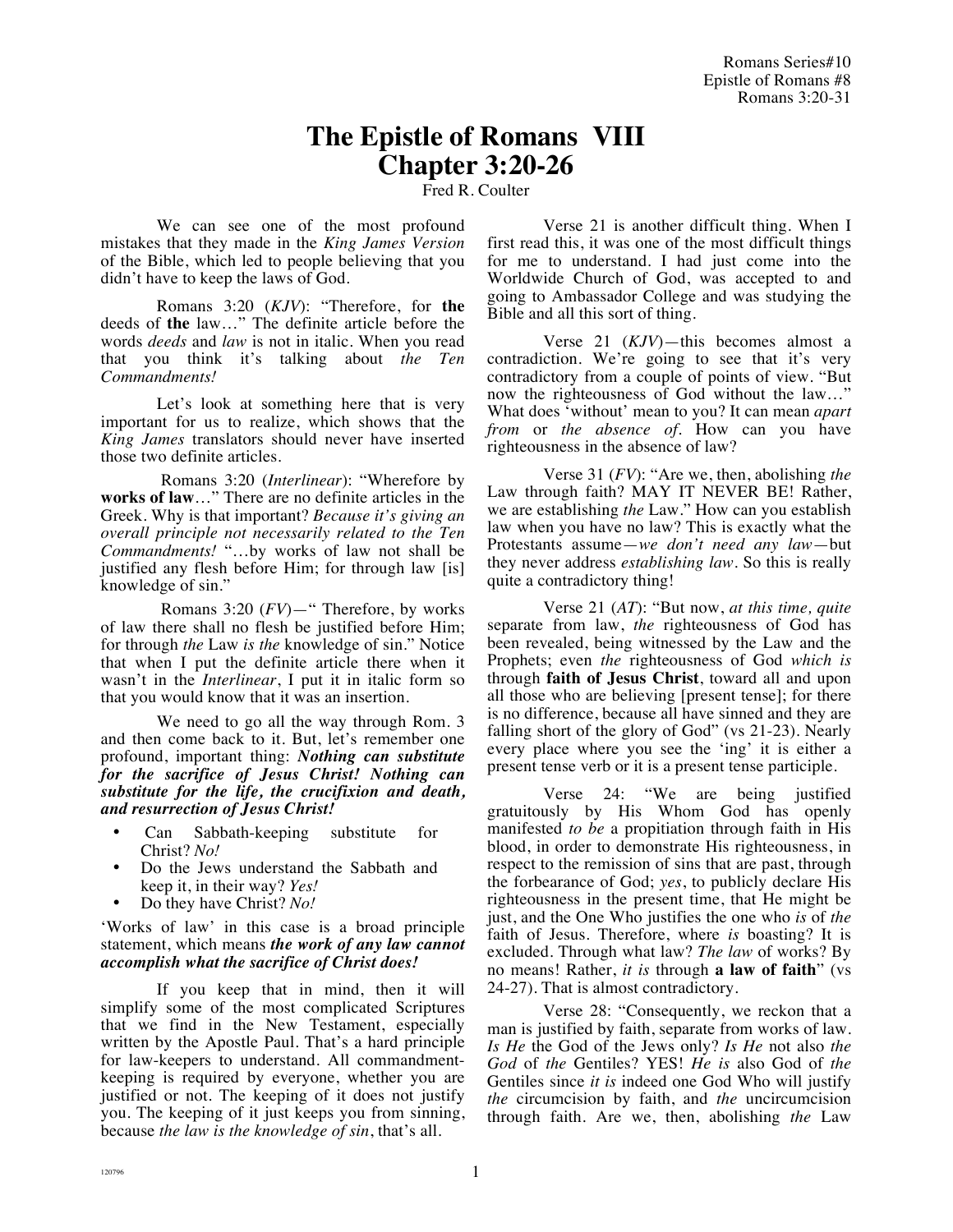Romans Series#10 Epistle of Romans #8 Romans 3:20-31

through faith? MAY IT NEVER BE! Rather, we are establishing *the* Law!" (vs 28-31).

Let's come back to v 21, and we will see why we are establishing law. Let's answer the question of *righteousness of law*: "But now *the* righteousness of God *that is* **separate from law has been revealed**…"—life death and resurrection of Christ—past tense.

Romans 1:17 ties right back in there. Remember, vs 17-20 are all one connected thought: *how we come to the righteousness of God.* "For therein [the Gospel] *the* righteousness of God **is revealed**…"

Romans 3:21: "…**has been** revealed…" It *is being revealed* on an ongoing basis to all of those whom God is calling, and it *has been once revealed* in the life permanently as a public declaration once for all. That was:

- separate from the law
- separate from the Ten Commandments
- separate from the righteousness of the Law

which they had with Moses under the Old Covenant.

Let's look at the righteousness, which was by law. This is the thing that got me when I first read it in the *King James.* How can you have righteousness without law? The absence of it?

Deuteronomy 6:24: "And the LORD commanded us to do all these statutes—to fear the LORD our God for our good always so that He might preserve us alive, as *it is* today. And it shall be **righteousness for us** if we observe to do all these commandments before the LORD our God as He has commanded us.. (vs 24-25).

There is a righteousness of the Law, but this is not God's righteousness. Does God have a greater righteousness than just the Ten Commandments? *or* the laws and statutes? *Yes, He does!*

Psalm 119:172: "My tongue shall speak of Your word, for **all Your commandments are righteousness**." How could you have righteousness separate, or removed from, the law, or the absence of law? I couldn't understand that. This is what is so difficult for people to understand when they read the *King James* and especially that no one is going to be justified by *the* works of *the* law.

Let's see what the answer is. What did we cover all the way up to this point? *We covered all the sins of the civilizations, the sins of the Jews, all the sins of the Gentiles. All* are under sin! That every mouth may be stopped? Now then, if God has shut us up to sin (Galatians)—He shut everyone up to sin, and 'no one is righteous, no, not one!' How then can

a person ever be right with God? So God is the One Who has to take the action to make it so, because God is the One Who included all under sin, shut them all up under sin. God is the One Who gave us the *law of sin and death.* That's why we are sinners from birth.

So, quite separate from law—which tells us what the knowledge of sin is—the righteousness of God has been revealed through Christ. That is the righteousness of God that He would be so righteous and good as to provide a way to be put in right standing with Him. That is the righteousness of God 'being witnessed to by the prophets' (Rom. 3:21)

> From the *Special Word Study from the Greek* booklet, pg 16, the last section of Righteousness of Faith: The English word "righteousness" comes from the Greek word 'dikosunee,' and means: *the doing or being what is just and right, or righteous*. It is the character and the acts of a person commanded and approved of God in virtue of the fact that the individual is in submission and is obedient to His will as His perfect ideal and His perfect standard. As such it is not only what God demands from a person, but what He gives… [*God is giving* something of His righteousness.] …or imputes to the individual by faith. Therefore, it is the person's righteous standing before God as imputed to him or her by God's act of justification through His deliverance from all that stands in the way of being righteous.

Not just the forgiveness of sin; that is only the first start of it. We're going to get these definitions in our mind clearly so that when we go back and study the Scriptures we will know what we're talking about.

> pg. 11, Justification: Justification is freely granted… [no charge, no cost, no work] …to the called and repentant believer by God the Father through the sacrifice of Jesus Christ. Justification takes place when the believer's sins are removed by the blood of Jesus Christ and he or she is put into right standing with God the Father. In order to receive God's gift of justification, a person must repent toward God, believe in the sacrifice and blood of Jesus Christ for the remission of sins, and be baptized by immersion….

And we will see when we get to Rom. 6 why immersion is so very important.

> …The believer is then cleansed from sin and is without condemnation, placing him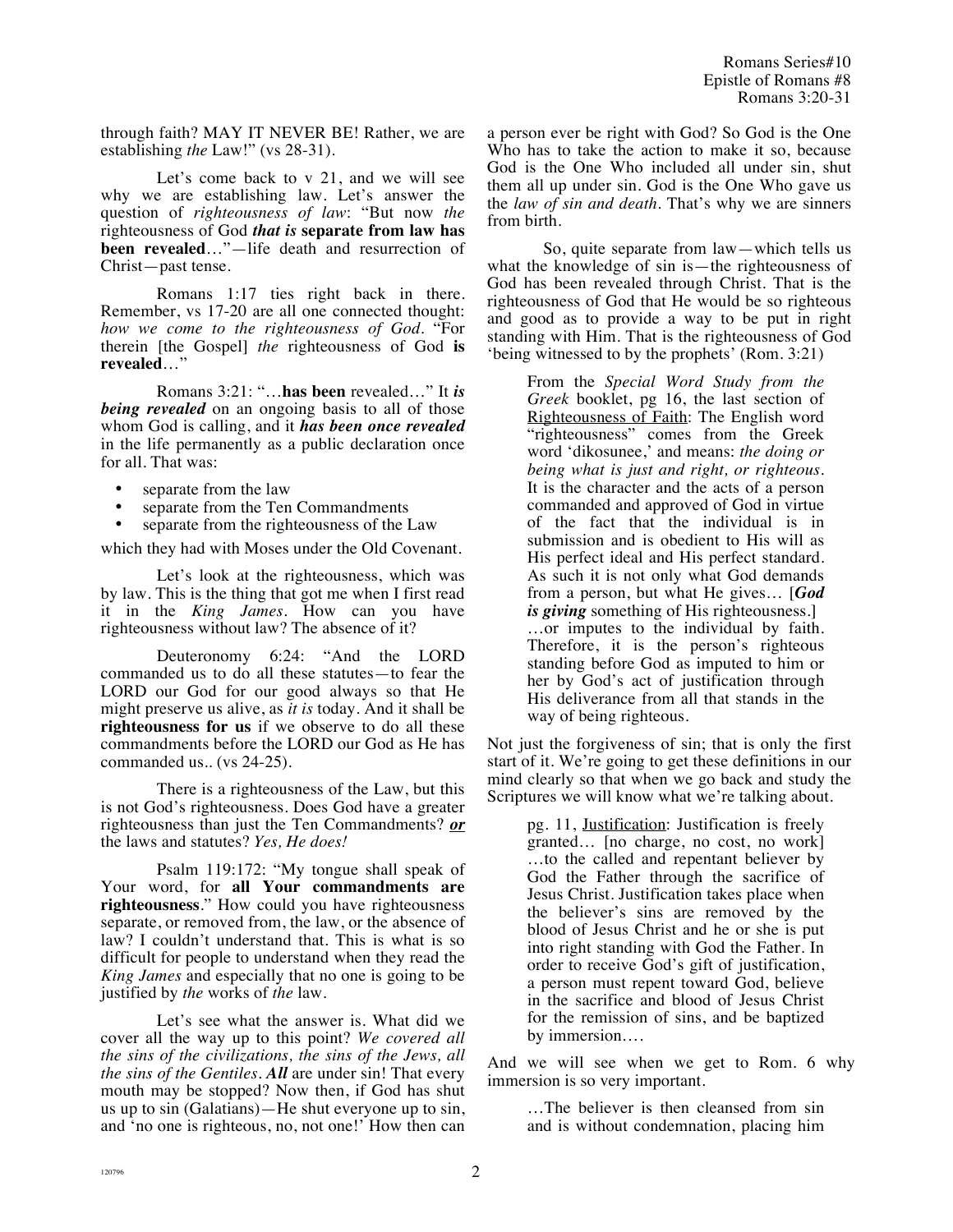or her in right standing with God the Father. This state of justification is called the "gift of righteousness" because…

Here is the righteousness of God; I want you to understand what God does and then you'll understand why no work of any law can accomplish this.

> …the righteousness of Jesus Christ is freely imputed… [given freely; un-worked for; unearned] …to the believer by God the Father. The English word "justification" comes from the Greek word 'dikaioosis'*…*

Notice how closely that is to 'dikosunee'; the first part of the word is exactly the same because it comes from the same stem.

> …which means *the action of God which establishes right,* therefore justification. The establishment of a man as just by acquittal from guilt.

I hope you understand as we go along, because if you do, you are going to understand some of the most complicated Scriptures in the entirety of the New Testament and the writings of the Apostle Paul to which even scholars stumble. This is why I'm going through it very carefully so that we establish all of our definitions as we are going along here.

When all of those who were of the 5,000 that were fed by Jesus Christ and they came to Him saying, 'Good Master, what should we do that we may work the works of God.' Remember what Jesus' answer was?

 John 6:29: "Jesus answered and said to them, 'This is the work of God: that you believe in Him Whom He has sent.'" Believe on Christ. To be convicted in *heart, mind and belief* is greater than a work you can do out here.

Have you ever been compelled to obey a law that you didn't believe in or agree with? *All of us have! Yes, indeed!* Though you kept it in the letter, did you keep it in your mind with a willing heart? *No!* That is precisely why the first step in belief in Jesus Christ is the spiritual work of believing. That is not something that is done without the body, so to speak; something you can do aside from that. What happens when you are in that frame of mind? Especially if you're in the service (military)—hurry up and wait! Stand in line! And all this sort of thing! The orders of the sergeant and the lieutenant, and you see all these ridiculous things coming down, all of the laws from bureaucrats that are coming down today—do this, do that, do the other thing. Some of them are so stupid that for a six-year-old boy kissing a girl was arrested for kissing a girl, sexual harassment.

pgs 25-26: "Work," "Works," "Works of Law" and "to Work": The English word "work" or "works" is translated from the Greek word, 'ergon,' and means: *a work, a deed, an action, or the result or object of a work or endeavor; a work as a single act; that which is brought into being by a work or labor; an accomplishment, an occupation or work.* In the singular, when the definite article is used, it is 'to ergoon,' and means "the work." In the plural it is 'toon ergoon*,*' and means *the works*. Many times 'toon ergoon,' in the plural, is used…

—a long 'o' or omega in the Greek language. Wherever you see 'o-n' in nearly every case with a verb it is plural. Notice the ending which is singular: 'ergon' *vs* 'ergoon'; there can be no disputing which is which.

> …without the article and is used mainly in the term *works of law,* 'ergoon nomou,' and means *any work, deed or endeavor of any law.* The translators of the KJV added two definite articles….

We covered that—and made to read improperly 'the works of the law.' Then I talked about not using the italics, we already covered that.

> …By adding these two definite articles to the phrase, *works of law*, 'ergoon nomou,' to make it read "the works of the law," this phrase was, in turn, misinterpreted to mean all the laws and commandments of God. Hence, it paved the way for greater misinterpretation that obedience to laws and commandments of God were not required for salvation. [Key, very important point.]

> In the entirely of the New Testament, there is only one Scripture in which the definite article "the: is used in connection with "work" or "works," in conjunction with the phrase "works of law." That is found in Romans 2:15 and in the Greek reads: *to ergon tou nomou,* and is translated, "the work of the law"…. [that's the only place. Every other place it is "works of law." Then I explain that and so forth.]

To help us understand all of this concerning the righteousness of God, and it has been revealed that the righteousness of God means this: *God, in His righteousness, provided Jesus Christ.*

Romans 3:21: "But now *the* righteousness of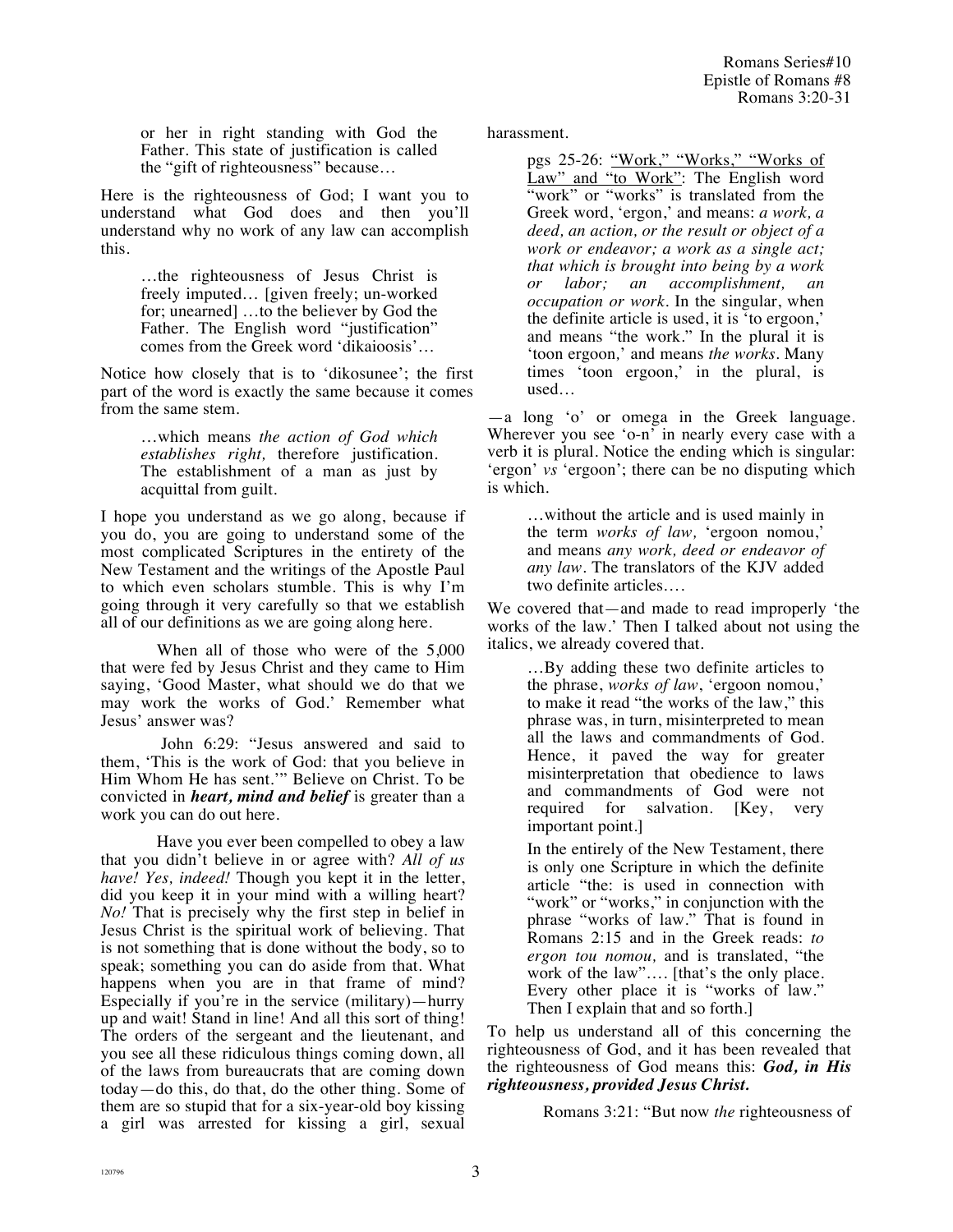God *that is* separate from law has been revealed, being witnessed by the Law and the Prophets; even *the* righteousness of God *that is* through *the* faith of Jesus Christ…" (vs 21-22).

Many of those who write commentaries cannot figure out why Paul would use the personal possessive of Jesus, which means *Jesus' own faith*, the faith of Jesus. That has to be given. This kind of faith has to come from God—you can't work it up yourself, it has to come from Christ.

"…toward all and upon all those who believe; for there is no difference" (v 22).

John 3:16—this ties right back with it: "For God so loved the world that He gave His only begotten Son, so that everyone who believes in Him may not perish, but may have everlasting life." This is how it is done through Jesus Christ. You have to believe.

What we're talking about here is one of the greatest events in all the history of the world. That God would manifest Himself in the flesh; take upon Himself the form of human flesh, just like we have; and to live a perfect life and become that perfect sacrifice for *all* mankind. That's why it says later on 'as a public proclamation'—that's what it means in the Greek. I think this gives a whole lot more powerful understanding of it, that God did this as a profound thing right in the middle of history.

Romans 3:23: "For **all have sinned**… [Jews and Gentiles] …and they are falling short of the glory of God. We are being… [present tense passive] …justified gratuitously by His grace through the **redemption** which is in Christ Jesus" (vs 23-24)—*to be freed from*. What was the other profound event in history that God did? *The Passover in Egypt, bringing the children of Israel out of Egypt!* God intervened in history to do it.

Now then, Paul is comparing it to that. When they came out of Egypt it was known everywhere—all of the plagues and all of the things and all of the power of God. The children of Israel didn't want to believe; they didn't want to accept God. Isn't that something? *With God right there they didn't want to do it!* You talk about how difficult human nature really is. That is the epitome of it!

- Can you imagine, every day for 40 years, having manna and still not believe in God?
- Can you believe every day and every night seeing the pillar of the cloud and the fire and still not believing in God?

## *That is amazing!*

Verse 25: "Whom God has openly manifested…"—and gave four witnesses: *Matthew,*  *Mark, Luke and John* written for us so that we would know. Could not depend upon men to do that, God had to do it.

"…*to be* a **propitiation** through faith in His blood…" (v 25). Let's look at the word 'propitiation' meaning *a continual atoning action.* It is nearly the same word as used for the *mercy seat of God*. This is telling us that through Christ we have direct access to God the Father for the mercy seat and the forgiveness of sins on a continuous, ongoing basis.

"…through faith in His blood, in order to demonstrate His righteousness…" (v 25)—and all that went with that.

You can go back and read all the accounts there and one that is really profound is where all of those who were resurrected back to physical life and went and appeared to many in the city. If one of my relatives came back from the dead, that would be mighty convincing to me! It was done 'publicly.' What did the Apostle Paul say when he was talking to Festus and Agrippa? *This was not done in a corner!* 

"…in respect of the passing over of the sins which had taken place before, through the forbearance of God; for a public declaration **of His righteousness** in the present time, for His being just and the One Who is justifying the one who is of the faith of Jesus" (vs 25-26).

Let's go back and look at some of the things where this was testified before in the Law and the Prophets. This is another thing that was kind of a little disconcerting in trying to understand this. If you do away with the Law, what good does it do to have it testified in the Law and the Prophets? *It wouldn't!* Let's look at the Law, 'witnessed to by the Law and the Prophets.' The first place this is done is in Gen.  $3:15$ <sub>[corrected]</sub>—the first prophecy of the coming of Christ, a foretaste of it, a *witness* of it. The next one we have is Abel (Gen. 4:1-4).

Abel did what God asked him to do, and he *believed* God, and what he did was *by faith!*

Hebrews 11:4: "**By faith** Abel offered to God a more excellent sacrifice than Cain, by which he obtained witness that **he was righteous**, God testifying of his gifts; and through it, though he died, *he* is yet speaking." So, he was *accounted righteous because he believed* God!

It's the same way with Abraham. Here is the pattern, and I think when we get to Rom. 4, you're going to be surprised how much the New Testament must be based upon Abraham rather than being based upon Israel. I don't want that to blow your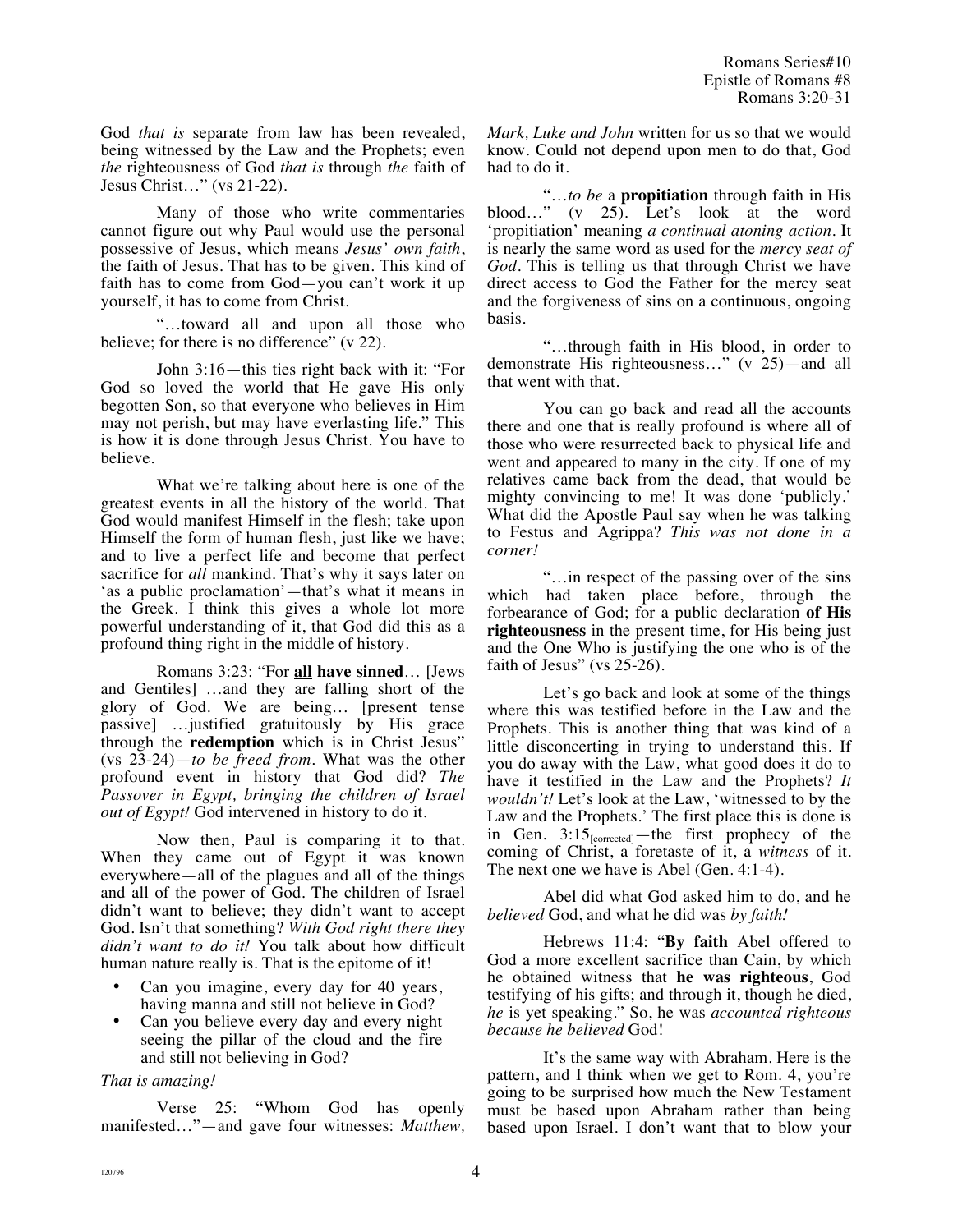mind; it doesn't change anything, but it gives us a greater and more appreciative understanding. I think you're going to be surprised how much Abraham is mentioned in the New Testament, especially by the Apostle Paul.

Genesis 15:6: "And he [Abraham] **believed** in the LORD. And He **accounted it to him for righteousness**." That is *imputed!* There's a *witness* of it.

Right in the Ten Commandments is a *witness* of this, Exodus 20:3: "You shall have no other gods before Me. You shall not make for yourselves any graven image, or any likeness of *anything* that *is* in the heavens above, or that *is* in the earth beneath, or that *is* in the waters under the earth. You shall not bow yourself down to them, nor serve them, for I, the LORD your God *am* a jealous God, visiting the iniquity of the fathers upon the children unto the third and fourth generation of those who hate Me, but **showing mercy**… [A form of *kindness, righteousness!*] …to thousands of those who love Me and keep My commandments" (vs 3-6).

As I've said before, if anyone starts saying to you that the commandments have nothing to do with love, you take them right back there and say, 'All right, right in the Ten Commandments God shows love and commandment is there, and that's the same as:

John 14:15: "If you love Me, keep the ndments—namely, My commandments."  $commandments—namely, My$ Precisely, exactly the same. Here's also part of it, showing God's righteousness, which is exemplified

- by His mercy
- by His love
- by His grace
- by His kindness
- by His forgiveness
- by His forbearance

This is where the children of Israel had sinned, Exodus 32:9: And the LORD said to Moses, 'I have seen this people, and behold, it *is* a stiffnecked people. And now leave Me alone, so that My wrath may burn hot against them and that I may consume them. And I will make of you a great nation'" (vs 9-10). Notice how humble Moses was. He didn't say, 'Yeah, Lord, just You and me; let's go for it.'

Verse 11: "And Moses prayed to the LORD his God, and said, 'LORD, why does Your wrath burn hot against Your people whom You have brought forth out of the land of Egypt with great power and with a mighty hand? Why should the Egyptians speak and say, "He brought them out with an evil intent, to kill them in the mountains and to consume them from the face of the earth"? Turn from Your fierce wrath, and repent of this evil against Your people. Remember Abraham, Isaac, and Israel, Your servants..." (vs 11-13). So, even everything with Israel was based upon that.

"'…to whom You swore by Your own self, and said to them, "I will multiply your seed as the stars of the heavens, and all this land that I have spoken of will I give to your seed, and they shall inherit *it* forever." And the LORD repented of the evil, which He spoke of doing to His people" (vs 13- 14). That's an expression of God's righteousness. A foretaste of undeserved forgiveness.

Exodus 34:6—this is when Moses was able to see the backside of the Lord in glory: "And the LORD passed by before him and proclaimed, 'The LORD, the LORD God, merciful and gracious, longsuffering, and abundant in goodness and truth, keeping mercy to the thousandth *generation*, forgiving iniquity and transgression and sin, but Who will by no means clear *the guilty*, visiting the iniquity of the fathers upon the children, and upon the children's children, to the third and to the fourth generation.' And Moses made haste and bowed his head toward the earth, and worshiped. And he said, 'If now I have found grace in Your sight, O LORD, I pray You, let my LORD go among us, although it *is* a stiff-necked people. And pardon our iniquity and our sin, and take us for Your inheritance'" (vs 6-9).

## So God did! *That's a foretaste of His kindness and mercy!*

## (go to the next track)

Now let's look at one more, Numbers 14:19, just to show God's mercy: "'I beseech You, pardon the iniquity of this people according to the greatness of Your mercy, and as You have forgiven this people from Egypt even until now.' And the LORD said, 'I have pardoned according to your word'" (vs 19-20).

How quick was that? *Just as soon as Moses asked!* How quick does God forgive your sins? *Just as soon as you ask!*

Verse 21: "But truly, *as* I live, all the earth shall be filled *with* the glory of the LORD. Because all those men who have seen My glory and My miracles which I did in Egypt and in the wilderness, and have tempted Me now these ten times, and have not hearkened to My voice" (vs 21-22).

This ties right in with what Paul was talking about, the goodness and righteousness of God *vs* the wrath of God. If you do that which is right and you believe God—*goodness!* If you do that which is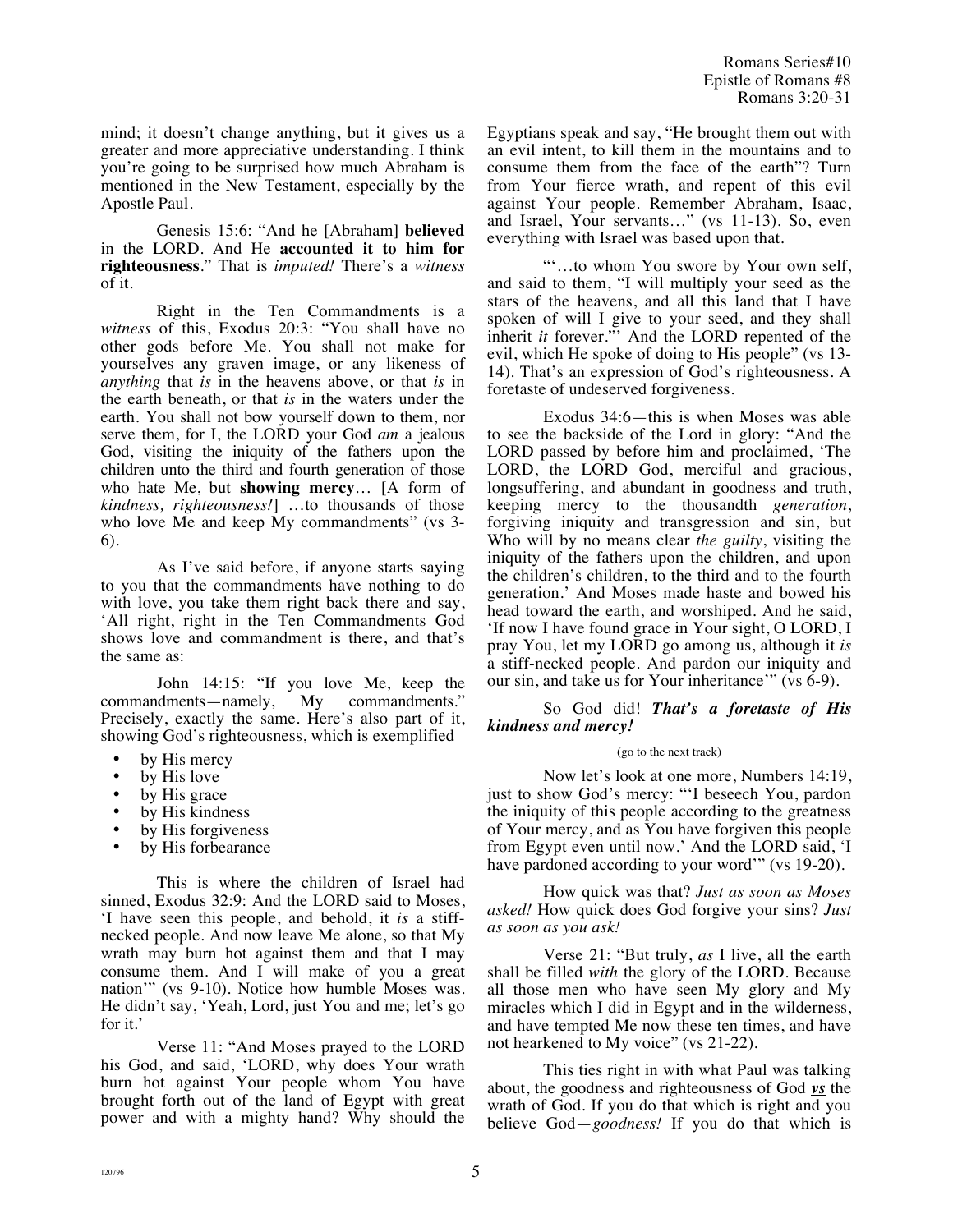wrong and evil—*wrath!* Just exactly what we have here.

We'll take a quick survey of quite a few Psalms, then we'll go to the prophets. Psa. 5 talks a lot about God's righteousness. This is why David was a man 'after God's heart.'

Psalm 5:8: "Lead me, O LORD, in **Your** righteousness… [not his own; in God's righteousness] …because of my enemies; make Your way straight before my face."

Here's the part that is very important for us to understand, not only was this a Psalm of the present time, but this was also a prophecy of the future.

Psalm 103:1: "Bless the LORD, O my soul; and all that is within me, bless His Holy name. Bless the LORD, O my soul, and forget not all His benefits" (vs 1-2). Let's not forget His *spiritual* benefits; those are far more important than any physical benefits.

Verse 3: "Who forgives all your iniquities, Who heals all your diseases." That's something! *God does! God will!* Maybe there are a lot of thing we need to do, that's true, *but He still heals!*

I have a letter from a man back in the New York whose daughter I anointed back in Rochester. She was supposed to have glasses for 20/50 vision and she went to have the examination and they said there was nothing wrong with her eyes. They had another examination and her eyes are 20/25; that was right after she was anointed. We've had many different healings that God has given, and God will do more. But I'm also convinced that we have to become more yielded to God, more living within the righteousness of God and letting God use us in the way that He wants us to. Everything comes from *God!*

This is New Testament doctrine v 4: "Who redeems your life from destruction..."—in the Lake of Fire. *You're redeemed! The redemption that is in Christ Jesus!*

Romans 3:24: "*But* are being justified freely by His grace through the redemption that *is* in Christ Jesus."

Psalm 103:4: "Who redeems your life from destruction, Who crowns you with loving kindness…" This is what we need, brethren. This is what God wants to establish in His Church.

He: "…crowns you with loving kindness and tender mercies" (v 4). His goodness. That's what God wants. He's sick and tired of all of this playing corporate church. This is what He wants to give us.

Verse 8: "The LORD is merciful and gracious, slow to anger, and abundant in mercy. He will not always chasten, nor will He keep His anger forever. He has not dealt with us according to our sins, nor rewarded us according to our iniquities" (vs 8-10). *No!* He has said:

- I give you the life of Jesus Christ!
- I *impute* to you the righteousness of Christ!
- I give to you the Holy Spirit!

Then after that, we have been given a propitiation, continuously!

Verse 11: "For as the heavens are high above the earth, so is His mercy toward those who fear Him…. [how much more to those that love Him] …As far as the east is from the west, so far has He removed our transgressions from us…. [all testifying of the coming grace] …As a father has compassion upon his children, so the LORD has compassion upon those who fear Him, for He knows our frame; He remembers that we are dust. As for man, his days are as grass; as a flower of the field, so he flourishes, for the wind passes over it, and it is gone; and its place shall know it no more. But the steadfast love of the LORD is from everlasting to everlasting upon those who fear Him, and His righteousness is unto children's children, to those who keep His covenant, and to those who remember His precepts to do them" (vs 11-18).

That is quite a Psalm, all of Psa. 103 in New Testament prophecy, when you take and apply it to what we are going through and what Christ has done.

Psalm 11:7: "For the LORD is righteous, **He loves righteousness**; the upright will behold His face." Isn't that something!

I've experienced this, and hopefully I can experience it on a more continuing, ongoing basis: *The more I seek to love God and ask God for His Spirit and His love, and ask to help me use it, especially in those circumstances that I'm just not likely to do*—to be loving to someone who is not love to you. The more that I see that, many of the sins and problems and difficulties are overcome without having to beat the flesh. Maybe if all of us could concentrate on doing that:

- ask God to really grant us His righteousness, which He's freely given
- ask God to grant us His love, which He wants us to have

—because it says *'the righteous Lord loves righteousness'* 

ask God to grant it to us!

That's tremendous!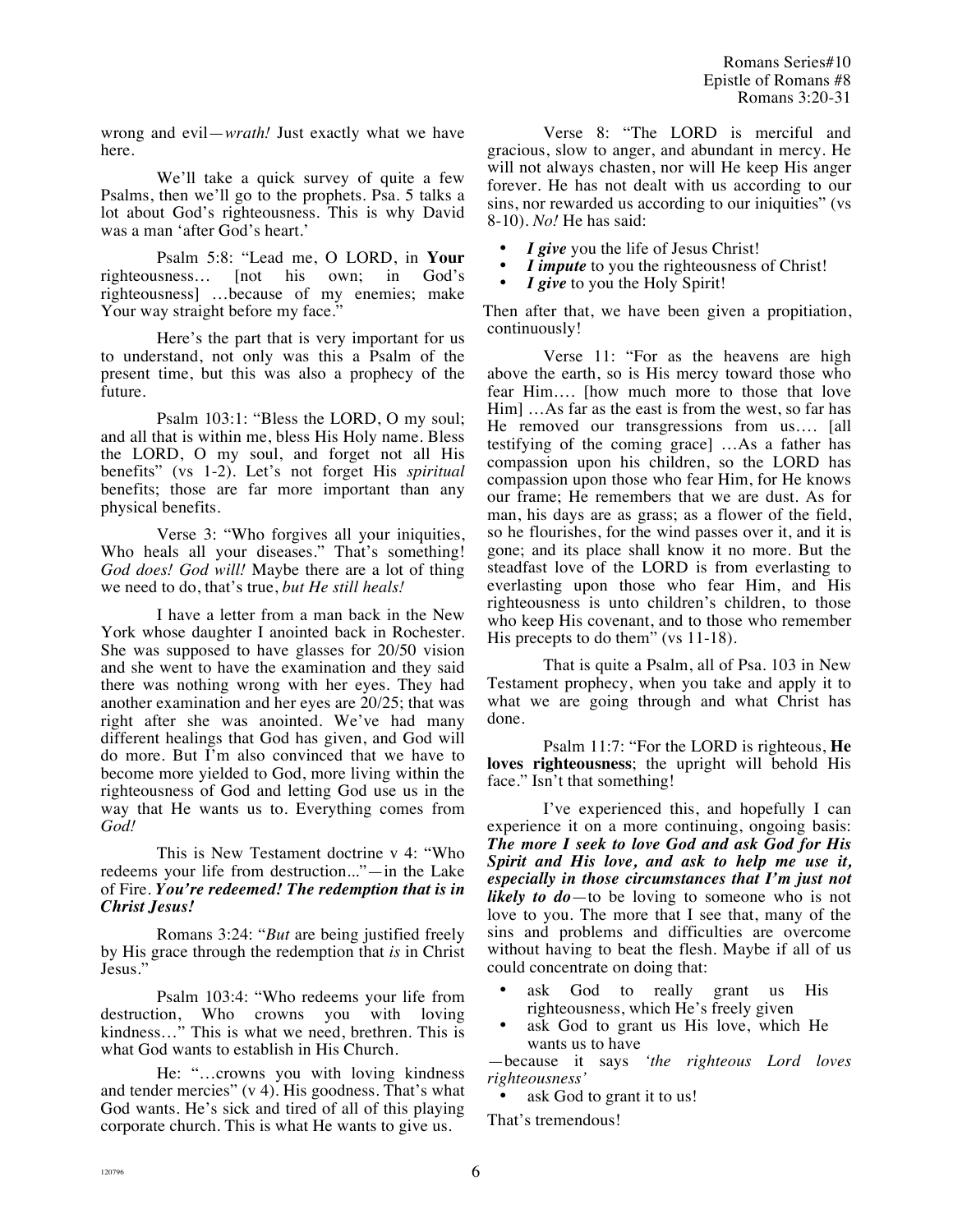Psalm 15:1: "LORD, who shall dwell in Your tabernacle? Who shall dwell upon Your Holy hill? He who walks uprightly, and works righteousness, and speaks the Truth in his heart" (vs 1-2). If Christ is in there, that's what we will have, brethren.

I think Psa. 22 is very profound, because this is the whole prophecy of the crucifixion of Jesus Christ. Where they would pierce His feet, strip His flesh. He could count His bones. Forsaken of God. After this is all done,

Psalm 22:30: "A seed shall serve Him…" *We are that seed!* Did you know that? If you have the Spirit of God as a begettal—which you do—*you are that seed!* 'We know that we are in Him because His seed abides in us (1-John). What did God tell Abraham when He took him abroad and showed him all of the stars? *So shall your seed be!* We are the seed who serve Him, because of the crucifixion of Christ. This is all a witness to the righteousness of God that He would do this for us.

"…it shall be told of the LORD to the coming generation. They shall come and shall declare His righteousness unto a people that **shall yet be born**… [prophesying right down to Christ] …that He has done this" (vs 30-31). That God would make this public declaration; make this public crucifixion. In the *Companion Bible* it says, "…**my seed** shall serve Him…"—instead of "**A seed...**' (v 30). I see no contradiction with it, because *we are the seed* of the Father! All of this is witnessing in the Law, the Psalms and the Prophets.

Psalm 97:6: "The heavens declare His righteousness… [again, this goes back to the covenant that God made with Abraham] …and all the people see His glory." We shall see Him face-toface (Rev. 22).

Psalm 111:3: "His work is glory and majesty… [especially the work that He is doing in us] ..and His righteousness endures forever."

Psalm 119:142: "Your righteousness is an everlasting righteousness, and Your Law is the Truth."

Now, let's look in the Prophets. Isa. 53 is one of the most profound ones. This is 'a written public proclamation' (Gal. 3:1). They had Scriptures in all the synagogues. *They knew! Yes!* If you go through Isa. 53 it's talking about the life, death and resurrection of Christ and that He bore our sins.' *That is the righteousness of Christ.* That is the righteousness that *God gives to us because He bore our sins.* 

Isaiah 53:5: "But He *was* wounded for our

transgressions; *He was* crushed for our iniquities; the chastisement of our peace *was* upon Him; and with His stripes we ourselves are healed."

Verse 12: …Therefore, I [God the Father] will divide to Him *a portion* with the great, and He shall divide the spoil with the strong; because He has poured out His soul to death; and He was counted among the transgressors; and **He bore the sin of many,** and made intercession for transgressors."

This is why it is so profound, that God created everything through Jesus Christ. Jesus Christ—the Lord God of the Old Testament, the One Who became our Savior—made and created Adam and Eve. He is the One Who gave to them the *law of sin and death*, which is sin, passed down to all of us. He is the One Who had to be punished for ALL iniquity and sin. Because God [Christ] created all humankind, Who is responsible for all of it: the good and the bad, the right and the wrong, the righteousness and the evil. *God is!* Is it not a tremendous thing that God and His righteousness would put upon Himself the judgment of sin—of death—that He gave to every human being? *The wages of sin is death!* That is really something!

And this is what we're talking about, brethren, in all of this: *that God Himself did it!* Since God did it, no work of any law that we can do can accomplish the same thing! That's what He's talking about here. When we're talking about God's righteousness and God's righteous judgment, did God not judge Himself as being responsible for all of His creation and willingly paid the penalty for all sin of all people for all time? *Yes!* And if the Creator did that, His life is worth every human life all combined together! *Has to be,* otherwise it could not apply to all human beings.

Isaiah 45:19: "I have not spoken in secret, in a dark place of the earth. I did not say to the seed of Jacob, 'Seek me in vain.' I the LORD speak righteousness, I declare things that are right." There again is foretaste of the coming righteousness.

Verse 22: "'Turn to Me, and be saved, all the ends of the earth… [salvation was not available until Christ came, so this is a prophecy of it] …for I *am* God, and there *is* none else. I have sworn by Myself, the word has gone out of My mouth *in* righteousness, and shall not turn back, that unto Me every knee shall bow, every tongue shall swear.' *One* shall say, 'Only in the LORD do I have righteousness and strength… [that's all the righteousness that God gives to us] …even to Him shall men come. And they are ashamed, all who are angry against Him.'" (vs 22-24).

When God opens their eyes to understand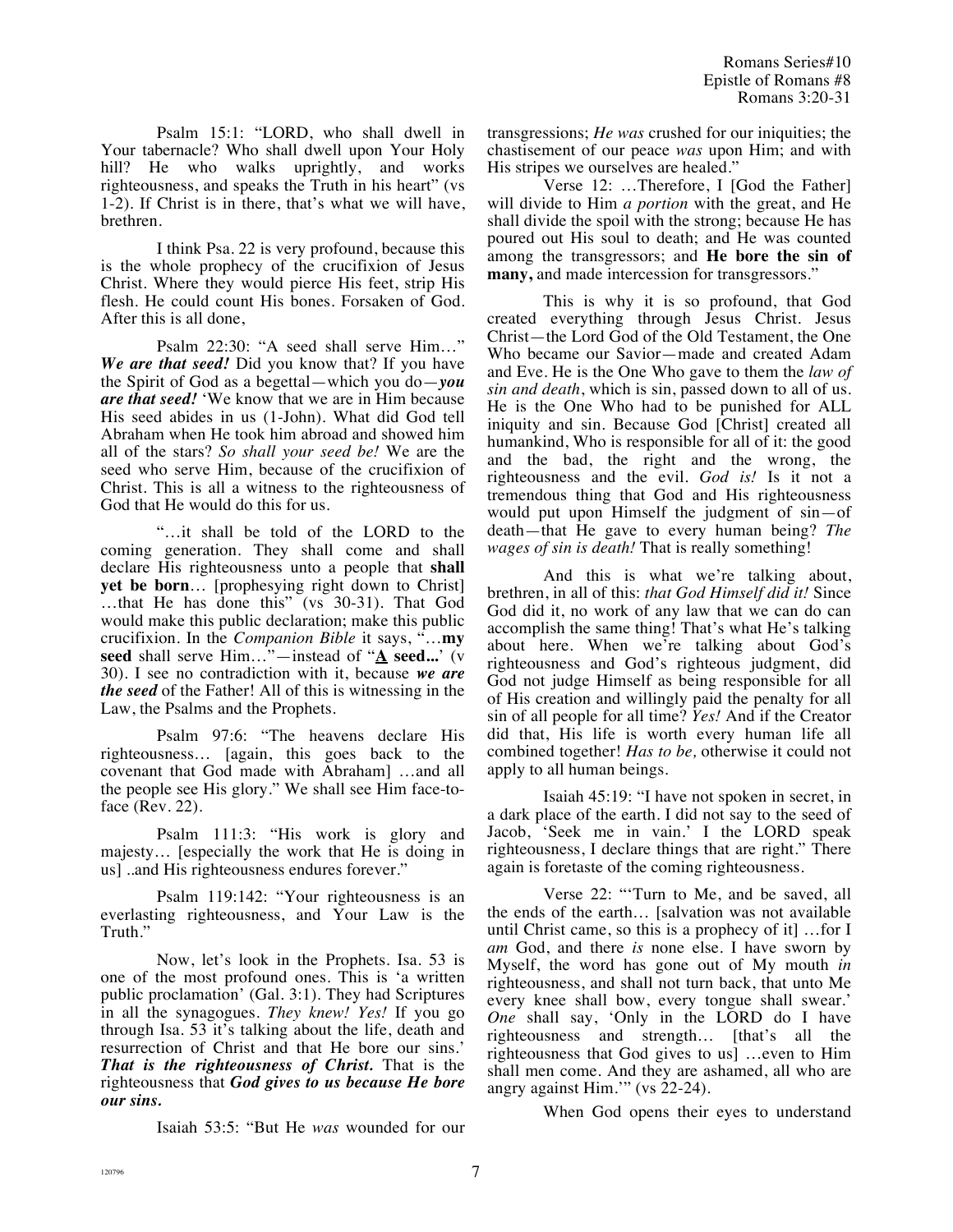what a magnificent thing that God has done through his righteousness and the life and death of Christ—they're going to be ashamed. That's what repentance is all about, even for us.

Verse 25: "In the LORD shall all the seed of Israel be justified, and shall glory."

Isaiah 51:1: "'Hearken to Me, you who follow after righteousness, you who seek the LORD: Look to the Rock *from which* you were cut, and to the hole of the pit *from which* you were dug. Look to Abraham your father… [we're going to see Abraham come into this very profoundly] …and to Sarah *who* bore you; for I called him alone, and blessed him, and made him many.' For the LORD shall comfort Zion; He will comfort all her waste places; and He will make her wilderness like Eden, and her desert like the garden of the LORD. Joy and gladness shall be found in it, thanksgiving and the voice of melody" (vs 1-3). That's what we are to participate in as kings and priests with Christ!

Verse 4: "Hearken to Me, My people; and give ear to Me, O My nation; for instruction shall proceed from Me, and I will make My justice as a light to the people. **My righteousness** *is* **near**… [to us we already have it, brethren] …My salvation has gone out… [through Christ] …and My arms shall judge the people; the isles shall wait upon Me, and on My arm they shall trust. Lift up your eyes to the heavens, and look upon the earth beneath; for the heavens shall vanish away like smoke, and the earth shall become old like a garment; and its inhabitants shall die in the same way. But My salvation shall be forever, and **My righteousness shall not be abolished**…. [an everlasting righteousness] …Hearken to Me, you who know righteousness, the people in whose heart *is* My Law…" (vs 4-7).

This is a prophecy of what would happen after Christ came. This is us today; and all of those from the time of Christ down to today whom God has called. We know righteousness!

"…in whose heart *is* My law… [and that is a righteous thing to do] …do not fear the reproach of men, nor be afraid of their revilings; for the moth shall eat them up like a garment, and the worm shall eat them like wool; but My righteousness shall be forever, and My salvation from generation to generation'" (vs 7-8).

All of these then are the prophecy of what God would do. Do you see what a great and profound and tremendous thing that God has done? This is what Paul is talking about!

Jeremiah 31:3: "The LORD has appeared to me from afar, *saying*, 'Yea, I have loved you with an everlasting love… [the righteousness of God] …therefore, with loving kindness I have drawn you."

Verse 33: "'But this *shall be* the covenant that I will make with the house of Israel: After those days,' says the LORD, '**I will put My Law in their inward parts, and write it in their hearts**; and I will be their God, and they shall be My people."

This is not just to the house of Israel as the physical tribes of Israel. This is a prophecy of the Church being the true Israel of God. That's what God has done for us.

"…put My Law in their inward parts, and write it in their hearts…" Isn't that the righteousness of God? *Only God can do that with His Spirit and by conversion!*

Then we see in the book of Ezekiel where He says He doesn't 'delight in the death of the wicked, but that they would turn' back to God instead of going their own way.

Let's come back to Romans, and let's read this with all that we have in mind:

Romans 3:23: "For all have sinned, and come short of the glory of God; *but* are being justified freely by His grace through the redemption that *is* in Christ Jesus" (vs 23-24).

John 14:6: "Jesus said to him, 'I am the Way, and the Truth, and the Life...'"

Verse 25: "Whom God has openly manifested…" Right up on top of that hill; Jesus on that cross or stake—whatever it was—without any clothes on; nothing to cover His shame; beaten, scourged, bleeding to death, fulfilling the will of God. Finally, having that spear thrust into His side that I'm sure went up and pierced His heart so that all of His blood would be shed.

"…*to be* a propitiation through faith in His blood, in order to demonstrate His righteousness…"  $(v 25)$ .

Remember the Centurion that was there? Remember what he said when he saw the veil in the temple rent—torn in two from top to bottom? He said, 'Surely this was the Son of God!' Even that man could see that.

Notice what this accomplished then, "…in respect to the remission of sins **that are past**… [What is Christ called for us? *Our Passover!*] …through the forbearance of God; *yes*, to publicly declare His righteousness in the present time… [God wants it known that this is what has been missing so much] …that He might be just, and the One Who justifies the one who *is* of *the* faith of Jesus" (vs 25-